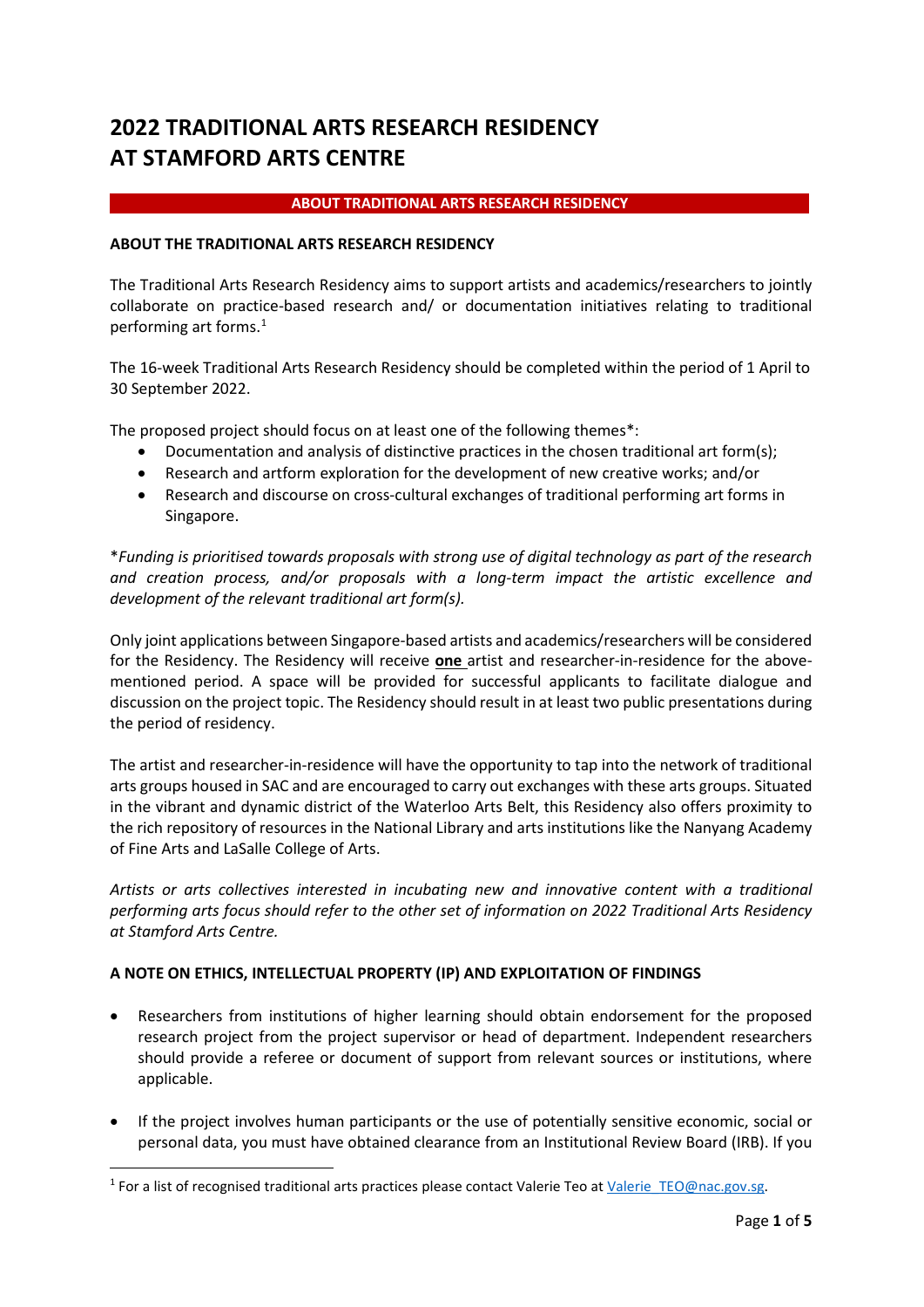do not have access to an IRB and would like to gain approval through a peer review, please get in touch with NAC.

- All data generated from this body of research is considered shared intellectual property between the appointed researcher or organisation that generates it and the NAC. Based on the principles of mutual benefit and mutual respect, as well as the condition that one must recognise and acknowledge the contribution of the other, both researcher or organisation and NAC can make use of the research data and all relevant research findings freely in academic and professional publications, agency and institutional dissimilation, local and international conference presentations, as well as sharing through press and media.
- If the research is undertaken by more than one organisation and/or other project partners, the basis of collaboration between the organisations, including ownership of intellectual property and rights to exploitation, is expected to be set out in a formal collaboration agreement. It is the responsibility of the research organisations to put such an agreement in place before the research begins. The terms of collaboration agreements must not conflict with the NAC's terms and conditions.

#### **STAMFORD ARTS CENTRE**

Stamford Arts Centre (SAC) is located within the neighbourhood of the Arts Heritage District and Waterloo Arts Belt. It is envisioned as a *vibrant* and *energetic* arts centre focused on bringing the *traditional arts closer to the community*, supporting *content creation* and *artistic collaborations,* and the use of *digital technology*. Besides being a space for the arts, the Residency will support the role of the Centre in connecting communities, and bringing to life the shared experiences and memories of the residents and spaces in the locale.

SAC comprises of three blocks of building connected with a walkway on the second storey. The blocks are served by two lifts allowing easy accessibility throughout the Centre. The Centre comprises a multipurpose hall (Black Box), an acoustically-treated music studio, artist residency studio and several shared facilities.

#### **DELIVERABLES**

The awarded artist and researcher-in-residence are expected to commit 16 weeks, working towards the following outcomes:

- 1. Put up at least two public presentations on the research project at Stamford Arts Centre during the period of residency (presentation format may be subject to the prevailing Safe Management Measures. The format of the presentations should be discussed and agreed upon with NAC prior to implementation<sup>[2](#page-1-0)</sup>).
- 2. Public presentations should be recorded and transcribed through digital means to facilitate further dissemination.
- 3. Documentation of development process with monthly updates.
- 4. A Post-Residency Report and Financial Report, submitted within 2 months of the Residency's completion.

NAC reserves the right to review, withdraw or withhold any funding and support in full or in part if any of the deliverables are not met.

<span id="page-1-0"></span><sup>&</sup>lt;sup>2</sup> The format and topic of the discussions must be submitted at least 2 weeks in advance for NAC's approval.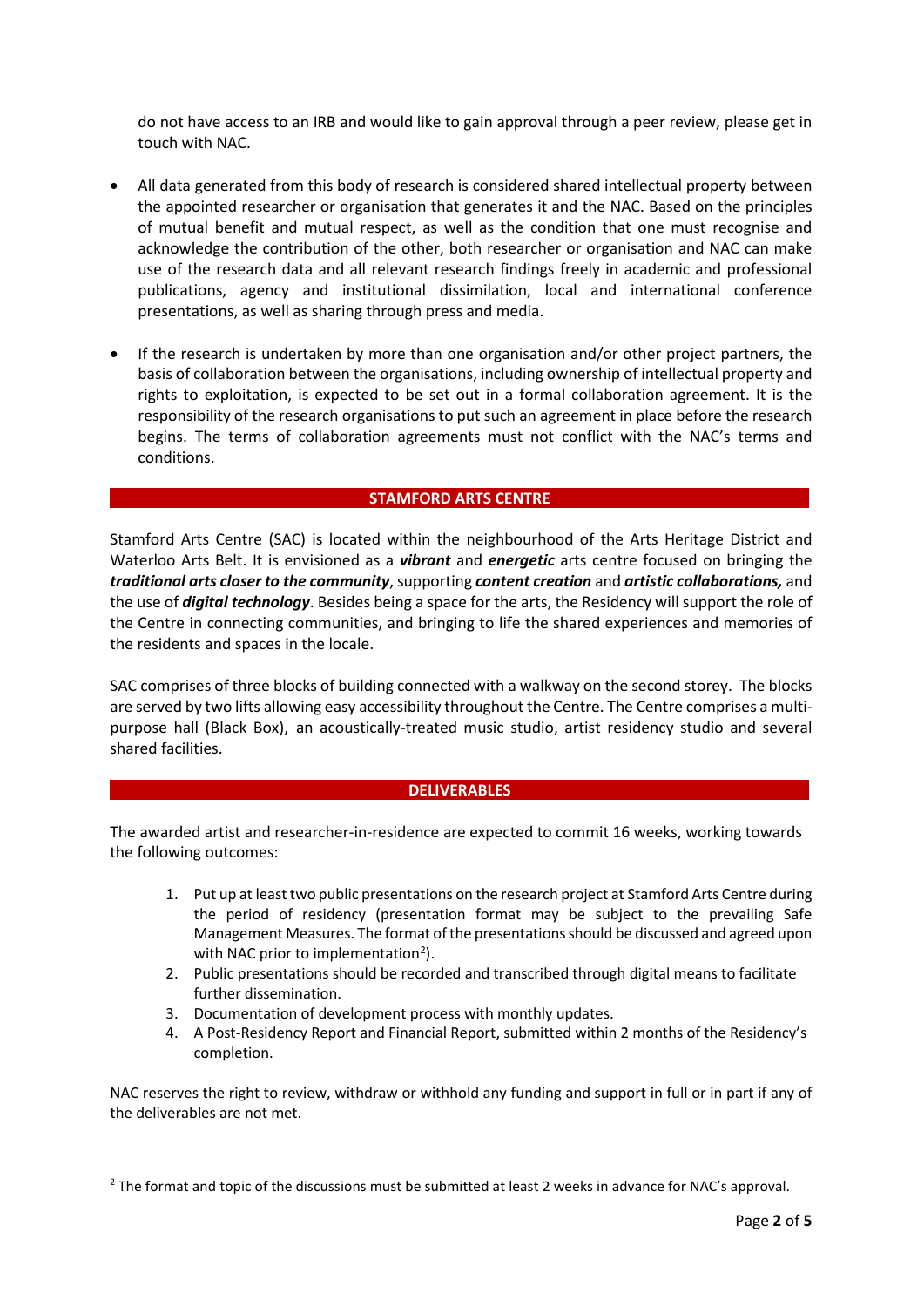#### **RESIDENCY PACKAGE**

- 1. A grant of **up to** S\$ 20,000[3](#page-2-0) covering the artist and researcher-in-residences' honorarium, research and other relevant costs associated with the Residency; and
- 2. A rent-free (utilities included) studio space fitted with air-con and lights<sup>[4](#page-2-1)</sup>

#### **ELIGIBILITY**

#### Who may apply?

- $\Box$  Only Singaporeans or Permanent Residents of Singapore may apply.
- $\Box$  Only joint applications between academics/researchers and artists will be considered.
- $\Box$  Co-applicants who are artists must have at least 4 years of relevant arts practice.
- $\Box$  Co-applicants who are academics/researchers should be affiliated to a research institution or institute of higher learning. Independent researchers should provide a referee or document of support outlining his/ her research experience and achievements from relevant sources or institutions, where applicable.

#### Who may not apply?

 $\Box$  Project proposals that:

a. Are part of school curriculum or requirements (e.g. PhD dissertation, school coursework)

b. Do not have a clear traditional arts focus

c. Do not have a clear research component

- d. Are not intended for public consumption
- e. Are not carried out in English as the main medium for communication
- $\Box$  Applicants with pending/ outstanding:
	- a. Evaluation reports on the use of previous grants from NAC
	- b. Debts with NAC (you would be eligible to apply once you have cleared outstanding debts)

#### Application Deadlines

The table below lists the key application deadlines:

| <b>RESIDENCY PERIOD</b>                                      | <b>APPLY BY</b> | <b>NOTIFIED BY</b> |
|--------------------------------------------------------------|-----------------|--------------------|
| 16-week period within<br>1 April 2022 -<br>30 September 2022 | 31 January 2022 | 15 March 2022      |

All applications must be submitted by 2359h, **31 January 2022**. You can submit your applications early, in advance of the application window. Incomplete and/or late applications will not be considered.

<span id="page-2-1"></span><span id="page-2-0"></span><sup>&</sup>lt;sup>3</sup> For grants of \$10,000 and above, the artist and researcher-in-residence will also need to submit Statement of Accounts certified by an accountant registered with the Institute of Singapore Chartered Accountants (ISCA) or equivalent international body. Accounting fees for this statement can be budgeted for in your application. <sup>4</sup> Please refer to **Appendix A** for studio space specifications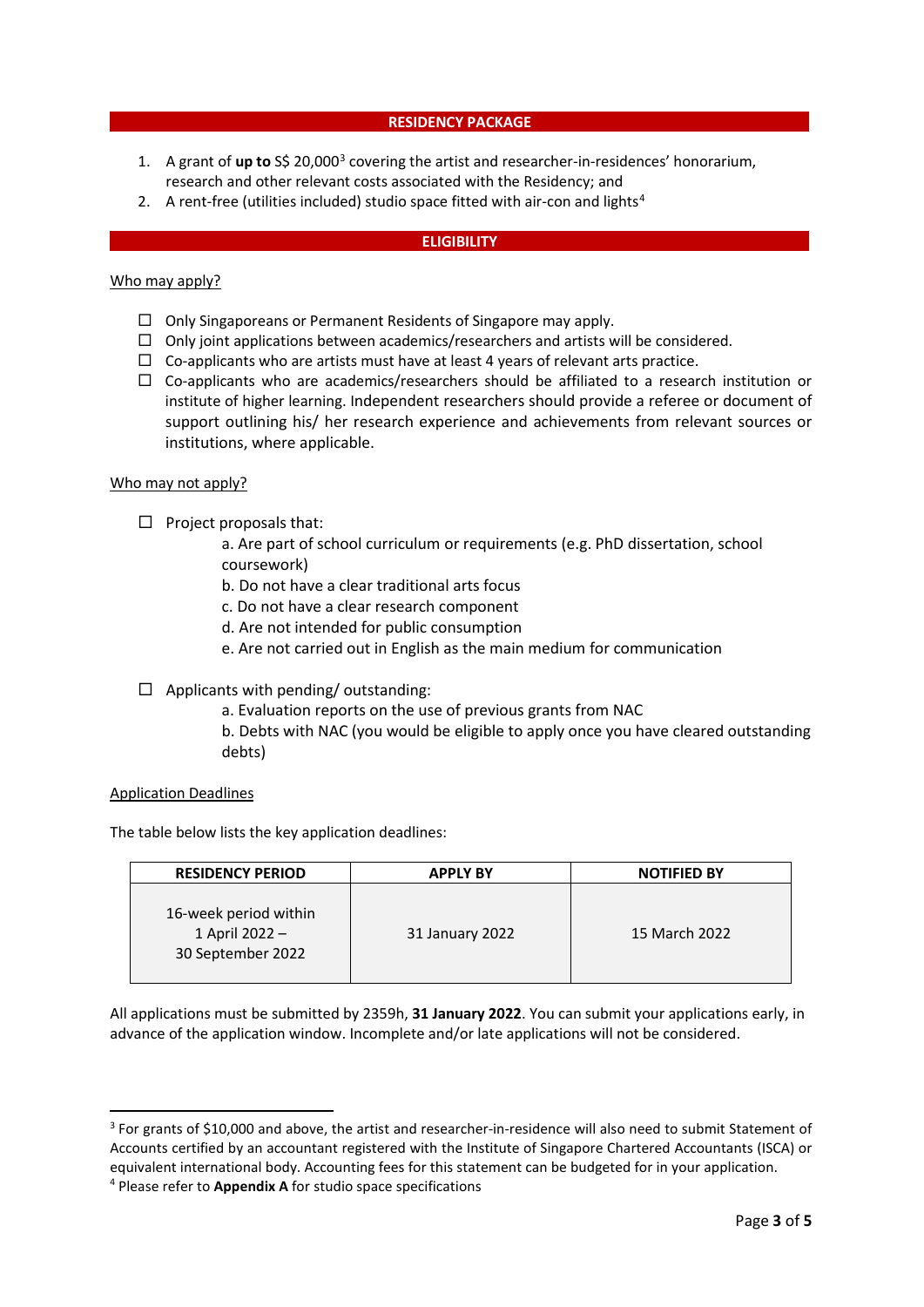#### **HOW ARE APPLICATIONS ASSESSED**

#### How will your application be assessed?

Our assessment will be guided by the following criteria:

- $\Box$  Impact of the research on the Singapore arts scene.
- $\square$  Sound research objectives and methodology.
- $\Box$  The co-applicants' track records and capacity to execute the project.
- $\square$  Dissemination of research findings and articulation of long-term engagement plans.
- $\Box$  Demonstration of good project management through the proposal budget, feasibility of plans and proposed use of space.

#### **A note on Funding Guidelines**

While we celebrate diversity of expression and open, balanced dialogue in the arts, as a statutory body disbursing public funds in line with Government policies, NAC has to prioritise funding to proposals which do not:

- Advocate or lobby for lifestyles seen as objectionable by the general public;
- Denigrate or debase a person, group or class of individuals on the basis of race or religion, or serve to create conflict or misunderstanding in our multicultural and multi-religious society;
- Undermine the authority or legitimacy of the government and public institutions, or threaten the nation's security or stability.

#### **TERMS AND CONDITIONS OF PARTICIPATION**

By submission of the Residency application form, the co-applicants agree to all of the abovementioned guidelines as well as the following terms and conditions:

- 1. The National Arts Council reserves the right to record all or part of the proceedings of the Residency and related activities for broadcast and promotional purposes without payment to the applicants or the applicants' consent. National Arts Council retains all rights to the recorded materials.
- 2. Any applicant who knowingly gives inaccurate or misleading information will be disqualified.
- 3. In case of any disputes, the National Arts Council's decision shall be final and no discussion or correspondence will be entertained.
- 4. The National Arts Council reserves the right to amend the rules and terms and conditions of the Residency.